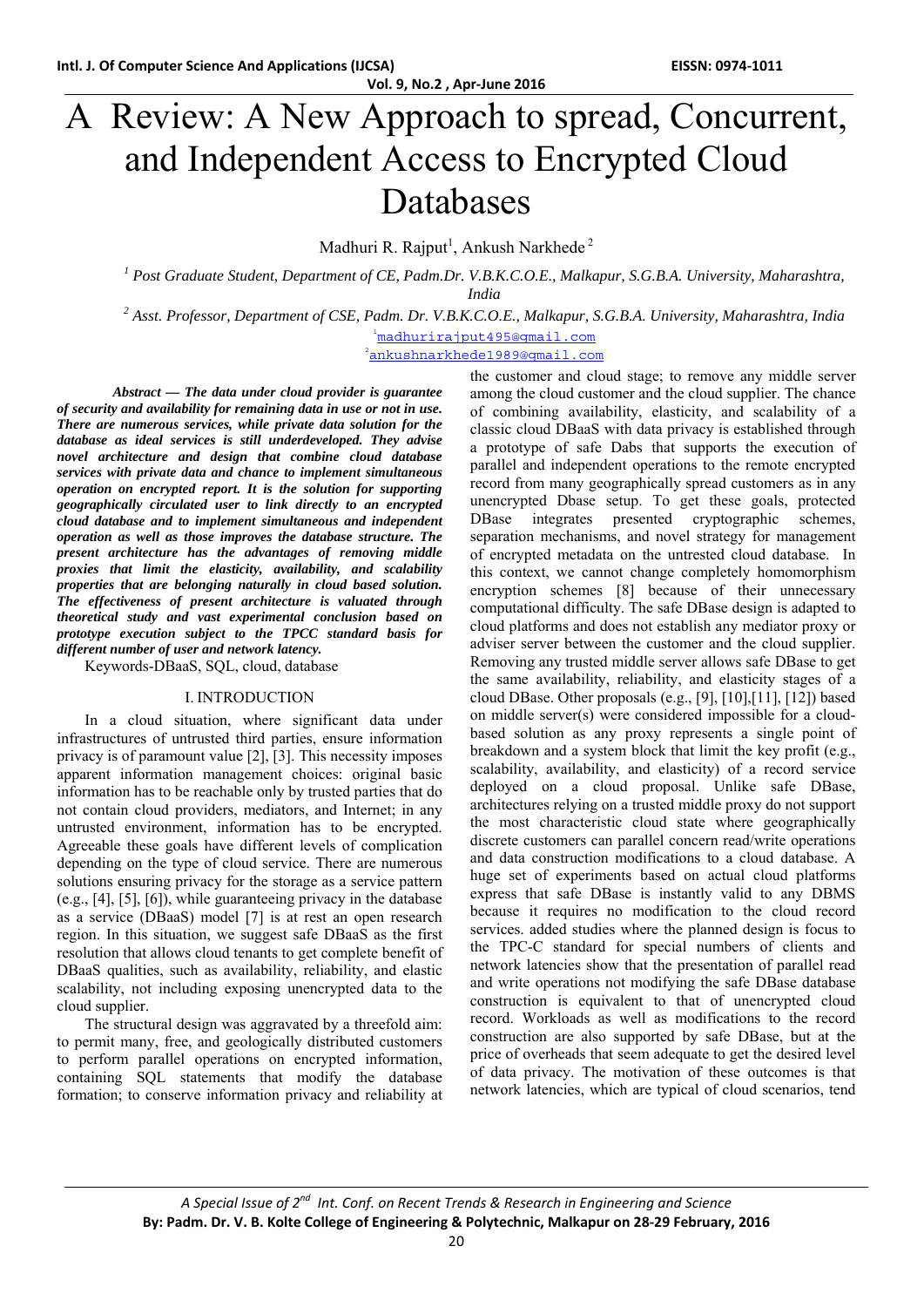**Vol. 9, No.2 , Apr‐June 2016**

to cover the presentation costs of data encryption on response time.

# II. LITERATURE REVIEW

Safe DBaaS supplier many unique features that distinguish it from earlier work in the field of safety for secluded database services. It guarantees information privacy by allowing a cloud record server to perform parallel SQL operation (not only read/write, but also development to the record configuration) above encrypted information. It provides the same availability, elasticity, and scalability of the unique cloud DBaaS because it does not need any middle server. Reply times are affected by cryptographic expenses that for most SQL operations are covered by network latencies. Many customers, may be geographically spread, can access parallel and alone a cloud database service. It does not need a trusted agent or a trusted proxy because tenant information and metadata stored by the cloud database are constantly encrypted. It is compatible with the nearly all popular relational record servers, and it is appropriate to dissimilar DBMS implementations because all adopted solutions are record doubter. Cryptographic file systems and safe storage solutions represent the previous works in this field. In such a way, they avoid one cloud supplier to read its part of information, but data can be reconstructed by colluding cloud supplier. A step ahead is planned in [16] that make it achievable to perform range queries on information and to be robust against collusive supplier. Safe DBaaS differs from these solutions as it does not need the use of many cloud suppliers, and makes use of SQL-aware encryption algorithms to maintain the execution of most general SQL operations on encrypted information. Safe DBaaS relates more closely to works using encryption to guard data managed by entrusted record. In such a case, a main topic to address is that cryptographic techniques cannot be naı¨vely apply to standard DBaaS because DBMS can only perform SQL operations above plaintext information. Some DBMS engines offer the option of encrypting information at the file system stage through the so-called Transparent. Information Encryption feature. This quality makes it possible to construct a trusted DBMS above entrusted storage. However, the DBMS is trusted and decrypts information ahead of their use. Hence, this approach is not valid to the DBaaS background considered by safe DBaas, because we guess that the cloud supplier is untrusted.Other solutions, such as [19], allow the effecting of operations above encrypted information. These approaches protect information privacy in scenarios where the DBMS is not trusted; however, they need a modified DBMS engine and are not compatible with DBMS software used by cloud suppliers. On the other hand, safe DBaaS is compatible with standard DBMS engines, and allows tenants to construct safe cloud record by leveraging cloud DBaaS services previously obtainable. For this reason, safe DBaaS is more correlated to [10] and [9] that protect data privacy in entrusted DBMSs through encryption techniques, permit the implementation of SQL operations above encrypted information, and are

compatible with general DBMS engines. However, the construction of these solutions is based on an middle and trusted proxy that mediates any interface between each customer and the entrusted DBMS server. The approach planned in [9]by the authors of the DBaaS model [8] works by encrypting block of information instead of each information point. Whenever a information article that belongs to a block is necessary, the trusted proxy require to improve the complete block, to decrypt it, and to clean out unnecessary information that belong to the same building block. Since a consequence, this design choice requires heavy modifications of the unique SQL operations formed by each customer, thus causing important overheads on both the DBMS server and the trusted proxy. Another works [11], [12] introduce optimization and simplification that expand the subset of SQL operators maintained by [9], but they share the same proxy-based design and its essential issues. On the other hand, safe DBaaS permits the implementation of operations above encrypted information through SQL-aware encryption algorithms. This method, primarily proposed in Crypt DB [8], makes it achievable to perform operations above encrypted information that are analogous to operations above plaintext information In several cases, the doubt plan executed by the DBMS for encrypted and plaintext information is the equal. The trust on a trusted proxy that characterize [11] and [10] facilitates the execution of a safe DBaaS, and is proper to multitier web function, which are their major focus. Though, it causes numerous drawbacks. As the proxy is trusted, its applications cannot be outsourced to an entrusted cloud supplier. so, the proxy is meant to be implemented and managed by the cloud occupant. Availability, scalability, and elasticity of the entire safe DBaaS service are then surrounded by availability, scalability, and elasticity of the trusted proxy, that becomes a particular spot of breakdown and a organization blockage. as high availability, scalability, and elasticity are between the primary reasons that lead to the implementation of cloud services, this restriction hinders the applicability of [9] and [8] to the cloud database situation. Safe DBaaS solves this difficulty by letting customers attach directly to the cloud DBaaS, with no require of other middle part and without initiating latest bottlenecks and single points of breakdown. A proxy-based design requiring that any customer operation should pass throughout one middle server is not appropriate to cloud-based scenarios, in which several customers, normally spread between dissimilar locations, require parallel access to information stored in the similar DBMS. On the other hand, safe DBaaS supports spread customers issuing independent and parallel SQL operations to the similar database and possibly to the similar facts. Safe DBaaS extends our primary studies viewing that information stability can be sure for a few operations by leveraging concurrency separation mechanisms implemented in DBMS engines, and identifying the least separation level essential for those statements. Moreover, we now consider theoretically and experimentally a whole set of SQL operations represented by the TPC-C standard benchmark, in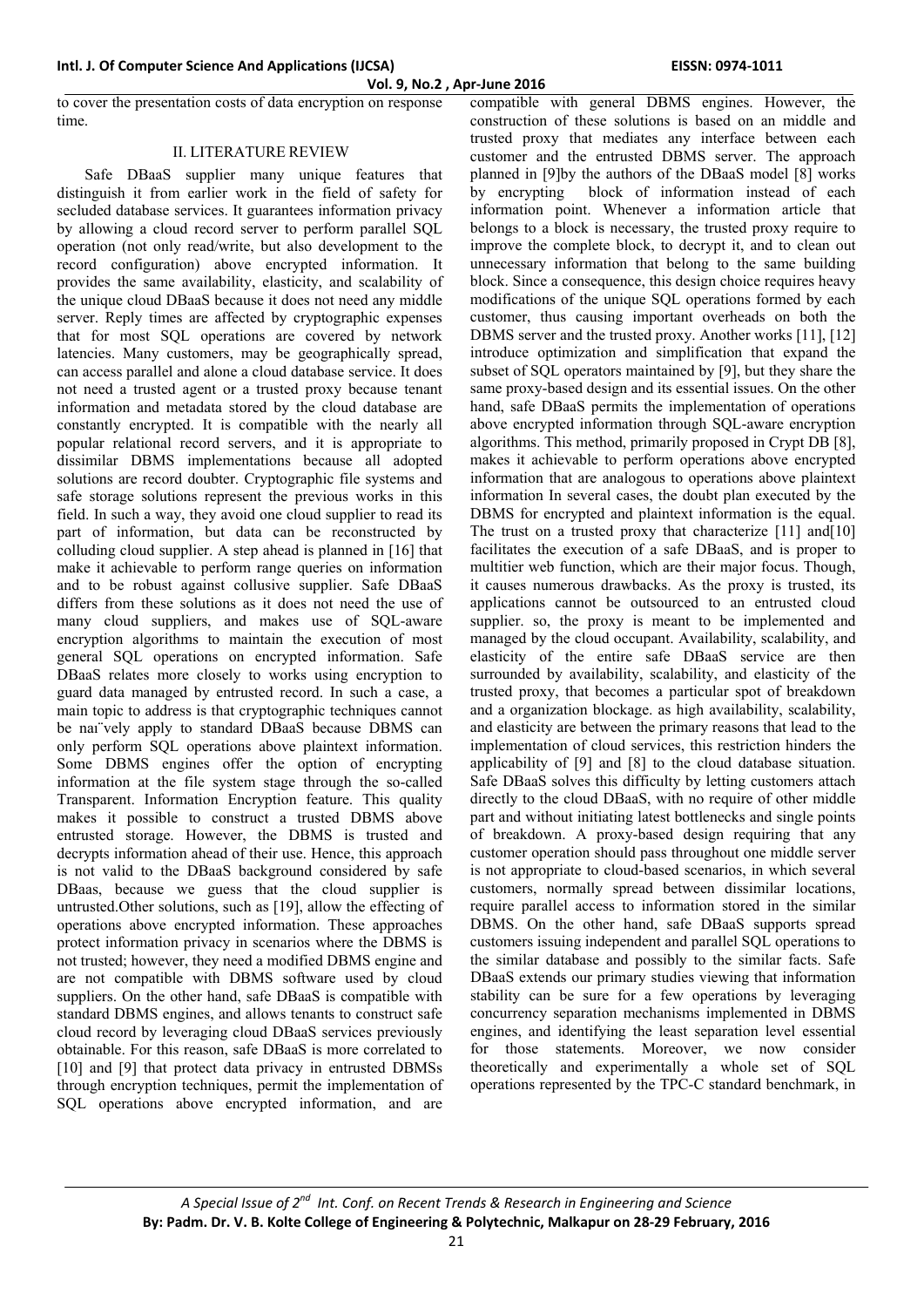#### **Vol. 9, No.2 , Apr‐June 2016**

addition to several customers and dissimilar customer-cloud network latencies that were never evaluated in the text.

#### **III RELATED WORK**

## 1. *ARCHITECTURE DESIGN*

 Safe DBaaS is designed to permit several and independent customers to join directly to the entrusted cloud DBaaS without any middle server. Fig. a. explains the overall design. We assume that a tenant organization obtain a cloud database service from an entrusted DBaaS supplier. The tenant then install one or more machines (Client 1 through N) and installs a safe DBaaS customer on each of them. This customer permit a client to join to the cloud DBaaS to manage it, to read and write information, and even to generate and modify the database tables after formation. We imagine the same safety model that is generally accept by the literature in this field (e.g., [9], [10]), where occupant consumers are trusted, the network is entrusted, and the cloud supplier is honest-but-curious, so as to , cloud service operations are accomplished properly, but tenant data confidentiality is at danger. For these cause, tenant information, data construction, and metadata should be encrypted previous to exit from the customer. A thorough presentation of the safety model accepted and obtainable in the online supplemental matter.



The information handled by safe DBaaS contains plaintext information, encrypted information, metadata, and encrypted metadata. Plaintext information consists of data that a tenant wants to store and process slightly in the cloud DBaaS. To avoid an entrusted cloud supplier from violating privacy of tenant information stored in plain form, safe DBaaS accept several cryptographic methods to change plaintext information into encrypted tenant information and encrypted tenant information construction because even the names of the tables and of their columns should be encrypted. Safe DBaaS customers create also a set of metadata containing of data essential to encrypt and decrypt information as well as administration information. Still metadata are encrypted and store up in the cloud DBaaS. Safe DBaaS go away from existing architectures that store up only tenant information in the cloud database, and keep metadata in the client machine [10] or crack metadata in the cloud database and a trusted proxy [9]. While considering scenarios

where several customers can access the equal database parallel, these earlier results is quite wasteful. For example, saving metadata on the customers would need onerous methods for metadata organization, and the practical impossibility of allowing several customers to accept cloud database services alone. Results based on a trusted proxy are extra feasible, but they initiate a system blockage that decreases accessibility, elasticity, and scalability of cloud record services. Safe DBaaS suggest a dissimilar approach where all information and metadata are save in the cloud database. Protected DBaaS customers can recover the essential metadata from the entrusted database during SQL statements, so that several cases of the safe DBaaS customer can access to the entrusted cloud database alone with the assurance of the similar availability and scalability properties of characteristic cloud DBaaS. Encryption plans for tenant information and innovative results for metadata management and storage are explain in the following two sections.

### *2. Data Management*

We imagine that tenant information is stored in a relational database. We have to save the privacy of the stored information and still of the database construction because table and column names can yield data regarding saved facts. We differentiate the strategies for encrypting the database structures and the tenant information. Encrypted tenant information are stored through safe tables into the cloud database. To permit visible execution of SQL statements, every plaintext table is changed into a protected table because the cloud database is entrusted. The name of a secure table is produced by encrypting the name of the equivalent to plaintext table. Table names are encrypted by means of the similar encryption algorithm and an encryption key that is well-known to all the safe DBaaS customers. Hence, the encrypted name can be calculated from the plaintext name. On the other hand, column names of protected tables are randomly created by protected DBaaS; hence, still if dissimilar plaintext tables have columns withThe similar identity, the names of the columns of the parallel safe tables are dissimilar. This design choice recover privacy by avoiding an adversarial cloud database from imagines relations within dissimilar protected tables through the recognition of columns having the same encrypted name. Protected DBaaS permits tenants to leverage the computational authority of entrusted cloud databases by creating it probable to perform SQL statements remotely and above encrypted tenant information, while distant processing of encrypted information is possible to the extent permitted by the encryption policy. To this use, protected DBaaS expand the idea of data type, that is related with every column of a Traditional database by beginning the protected kind. By selecting a protected kind for every column of a protected table, a tenant able to define fine-grained encryption rules, thus reaching the preferred trade-off among facts privacy and remote processing capacity. A protected kind is composed of three fields: data kind, encryption kind, and field confidentiality. The mixture of the encryption kind and of the field privacy factors defines the encryption rule of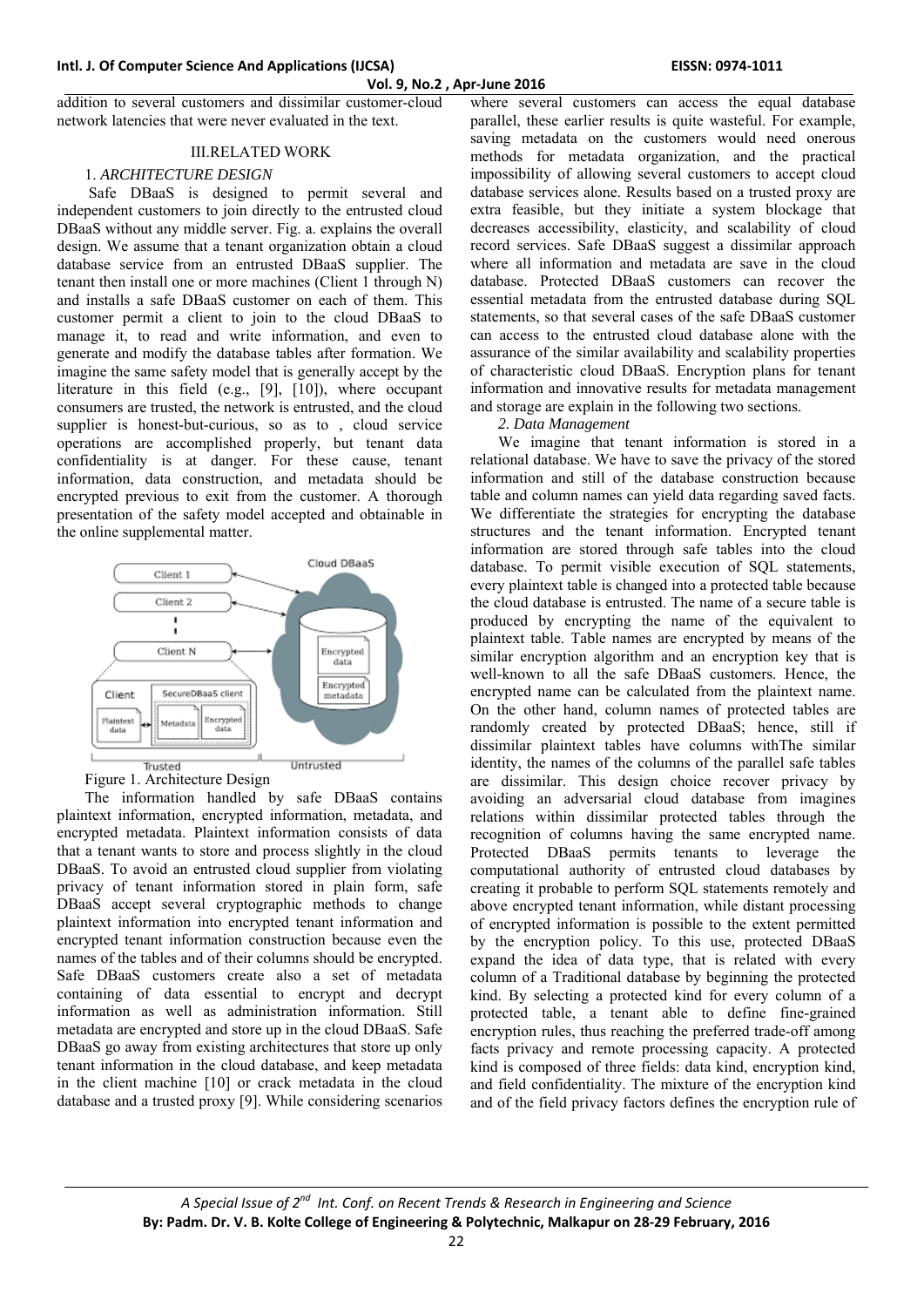the related column. The data category explain the kind of the plaintext data (e.g. int , varchar). The encryption kind recognizes the encryption algorithm which is used to cipher every the facts of a column. It is select within the algorithms hold by the protected DBaaS execution. As in [8], protected DBaaS leverages many SQL-aware encryption algorithms that permit the implementation of statements above encrypted facts. It is significant to examine that every algorithm supports only a subset of SQL operators. When Secure DBaaS creates an encrypted table, the data type of every column of the encrypted table is discovered by the encryption algorithm used to encode tenant information. Two encryption algorithms are defined matched if they produce encrypted information that need the similar column data kind. Since a default performance, safe DBaaS uses a dissimilar encryption input for every column; so, equivalent values stored in dissimilar columns are changed into dissimilar encrypted representation. This architecture selection assurance the maximum confidentiality stage, since it avoids an adversarial cloud supplier to recognize facts that are continual in. encryption key. safe DBaaS suggest three field confidentiality aspect:

a. Column (COL) is the defaulting privacy stage that must be use when SQL statements work on one column; the charge of this column are encrypted throughout a accidentally created encryption key that is not utilize by any another column.

b. Multicolumn (MCOL) must be utilized for columns referenced by link operators, foreign keys, and another operations containing two columns; the two columns are encrypted throughout the same key.

c. Database (DBC) is suggested when operations contain several columns; in this case, it is suitable to utilize the particular encryption key that is created and completely shared with every columns of the database distinguish by the similar protected kind.The option of the field confidentiality stages creates it achievable to perform SQL statements over encrypted information while permitting a tenant to reduce key distribution.

# 3. *Metadata Management*

Metadata created by protected DBaaS include all the data that is essential to handle SQL statements above the encrypted database in a mode visible to the consumer. Metadata management policies represent an original plan because protected DBaaS is the first design storing all metadata in the entrusted cloud database collectively with encrypted tenant information. Protected DBaaS utilized two types of metadata.

a. Database metadata are correlated to the entire database. There is only one occasion of this metadata kind for every database.

b. Table metadata are related with secure table. Every table metadata include all information that is essential to encrypt and decrypt facts of the related protected table. Database metadata include the encryption key that are utilize for the protected kind containing the field isolation set-to

database. The organization of a table metadata is shown in Figure. 2. as below

Figure 2.Structure of metadata

 Table metadata include the name of the correlated protected table and the unencrypted name of the correlated plaintext table. Furthermore, table metadata contain column metadata for all column of the correlated protected table. Every column metadata include the following data.

a. Plain name: - the name of the parallel column other plaintext table.

b. Coded name: - the name of the column of the protected table. This is the single information that links a column to the parallel plaintext column since column names of protected tables are accidentally created.

c. Secure type: - the secure kind of the column, as defined in some above parts. This permits a protected DBaaS consumer to be informed regarding the data type and the encryption strategies connected with a column.

d. Encryption key: -the key utilized to encrypt and decrypt the every information saved in the column.

### *4. OPERATIONS*

In this section, we summarize the arrangement setting operations holding out by a database administrator (DBA), and we explain the effecting of SQL actions on encrypted is as.

a. Setup Phase:-We explain how to initialize a protected DBaaS design from a cloud database service obtained by a tenant from a cloud supplier. We imagine that the DBA generates the metadata storage table that at the starting includes only the database metadata, . The DBA populate the database metadata during the protected DBaaS customer by utilizing randomly created encryption keys for any mixture of data types and encryption types, and saves them in the metadata storage table behind encryption during the master key. Then, the DBA spreads the master key to the valid consumer. Consumer access manage strategies are administrated by the DBA throughout a few standard facts control language as in some unencrypted database. In the next steps, the DBA generates the tables of the encrypted database. It should be consider the three field privacy aspects (COL, MCOL, and DBC) initiates in the above section. Let us explain this stage by referring to a easy but representative example shown in Figure. 3, there are three safe tables as ST1, ST2, and ST3. Every table STi  $(i \frac{1}{4} 1; 2; 3)$  contains an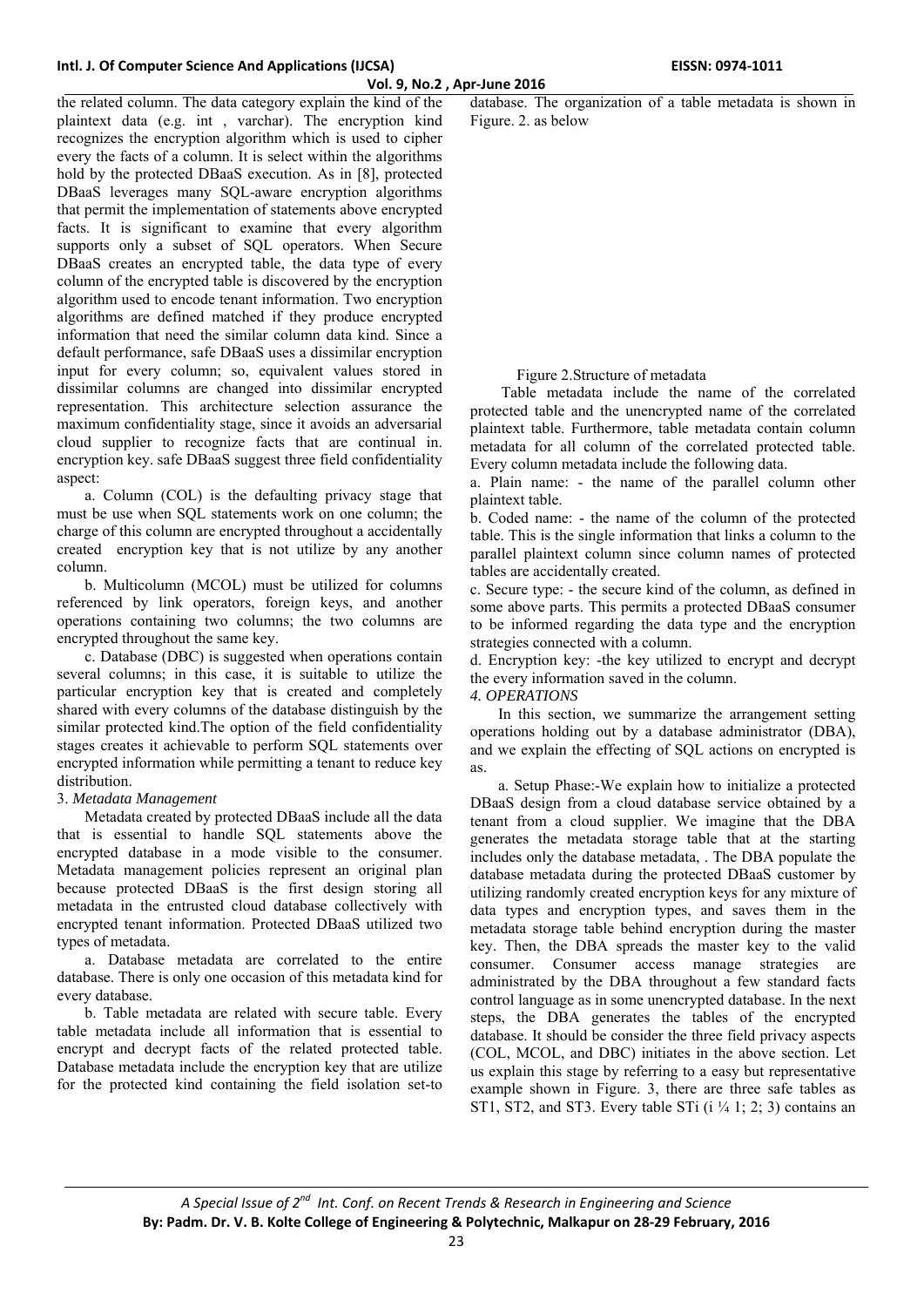**Vol. 9, No.2 , Apr‐June 2016**

encrypted table Ti that includes encrypted tenant information, and a table metadata Mi. (though, in certainty, the names of the columns of the protected tables are at random created; for the sake of simplicity, this figure use them throughC1-CN.)

For example, if the database has to maintain a attach statement within the value of T1.C2 and T2.C1, the DBA should use the MCOL field privacy for T2.C1 that references T1.C2 (solid arrow). In such a way, safe DBaaS can recover the encryption key particular in the column metadata of T1.C2 from the metadata table M1 and can utilize the similar key for T2.C1. The solid arrow from M2 to M1 indicates that they openly distribute the encryption algorithm and the key. As operations (e.g., arithmetical, order relationship) involve more than two columns, it is suitable to accept the DBC field privacy. This has a double advantage: we can utilize the particular encryption key that is created and completely shared within every the columns of the database feature by the similar protected kind; we boundary possible consistency topics in some situations characterized by parallel consumers



Figure 3.Management of Encryption key

For example, the columns T1.C3, T2.C3, and T3.C1 in Figure.3 distribute the similar protected kind. So, they indication the database metadata, as shown by the dashed line, and utilize the encryption key related with their information and encryption kinds. When they have the similar information and encryption kinds, T1.C3, T2.C3, and T3.C1 can utilize the similar encryption key still if no direct reference survives among them. The database metadata previously include the encryption key K related with the information and the encryption kinds of the three columns, since the encryption keys for every combinations of information and encryption kind are produced in the initialization stage. Hence, K is utilize as the encryption input of the T1.C3, T2.C3, and T3.C1 columns and copied in M1, M2, and M3.

 b. Sequential SQL Operations:-We explain the SQL operations in protected DBaaS by think an early easy scenario in which we imagine that the cloud database is

accessed by one consumer. Our aim here is to underline the core processing steps; so, we do not take into account presentation optimizations and concurrency issues that will be discussed in below the initial correlation of the consumer with the cloud DBaaS is for confirmation purposes. Protected DBaaS relies on standard confirmation and permission mechanisms supply by the original DBMS server. After the confirmation, a consumer cooperates with the cloud database during the protected DBaaS consumer. Protected DBaaS evaluates the unique operation to recognize which tables are involved and to improve their metadata from the cloud database. The metadata are decrypted throughout the master key. Converted operations include neither plaintext database nor tenant information. However, they are legal SQL operations that the protected DBaaS customer can issue to the cloud database. Converted operations are then performed by the cloud database above the encrypted tenant data. Since there is a one to-one correspondence in plaintext tables and encrypted tables, it is possible to avoid a trusted database consumer from accessing or modifying a few tenant facts by granting restricted rights on a few tables. Consumer rights can be handled by the entrusted and encrypted cloud database. The outcomes of the translated doubt that contains encrypted tenant facts and metadata are gain by the protected DBaaS consumer,decrypted, and send to the consumer.

#### c. Concurrent SQL Operations

The support to parallel implementation of SQL statements issued by several independent consumers is one of the most important profits of protected DBaaS with respect to state-ofthe-art results. Our design should guarantee consistency within encrypted tenant facts and encrypted metadata since corrupted or outdated metadata would avoid consumers from decipher encrypted tenant data resulting in permanent information losses. Now, we mention the significance of distinguishing two classes of statements that are maintained by protected DBaaS: SQL operations not reasoning modifications to the database configuration, such as read, write, and update; operations containing alterations of the database configuration throughout formation, elimination, and modification of database tables. In situations characterized by a static database configuration, protected DBaaS permit customers to issue parallel SQL commands to the encrypted cloud database exclusive of begining any fresh consistency topics with respect to unencrypted databases. Once metadata retrieval, a plaintext SQL command is changed into one SQL command working on encrypted tenant data.

## IV. CONCLUSIONS

We study an innovative design that assurances confidentiality of data stored in public cloud databases. Dissimilar state-of-the-art approaches, our result does not depend on a middle proxy that we consider a only one point of breakdown and a bottleneck restrictive availability and scalability of characteristic cloud database services. A huge part of the study contains results to support parallel SQL operation on encrypted data copied by heterogeneous and probably geographically dispersed customers. The study